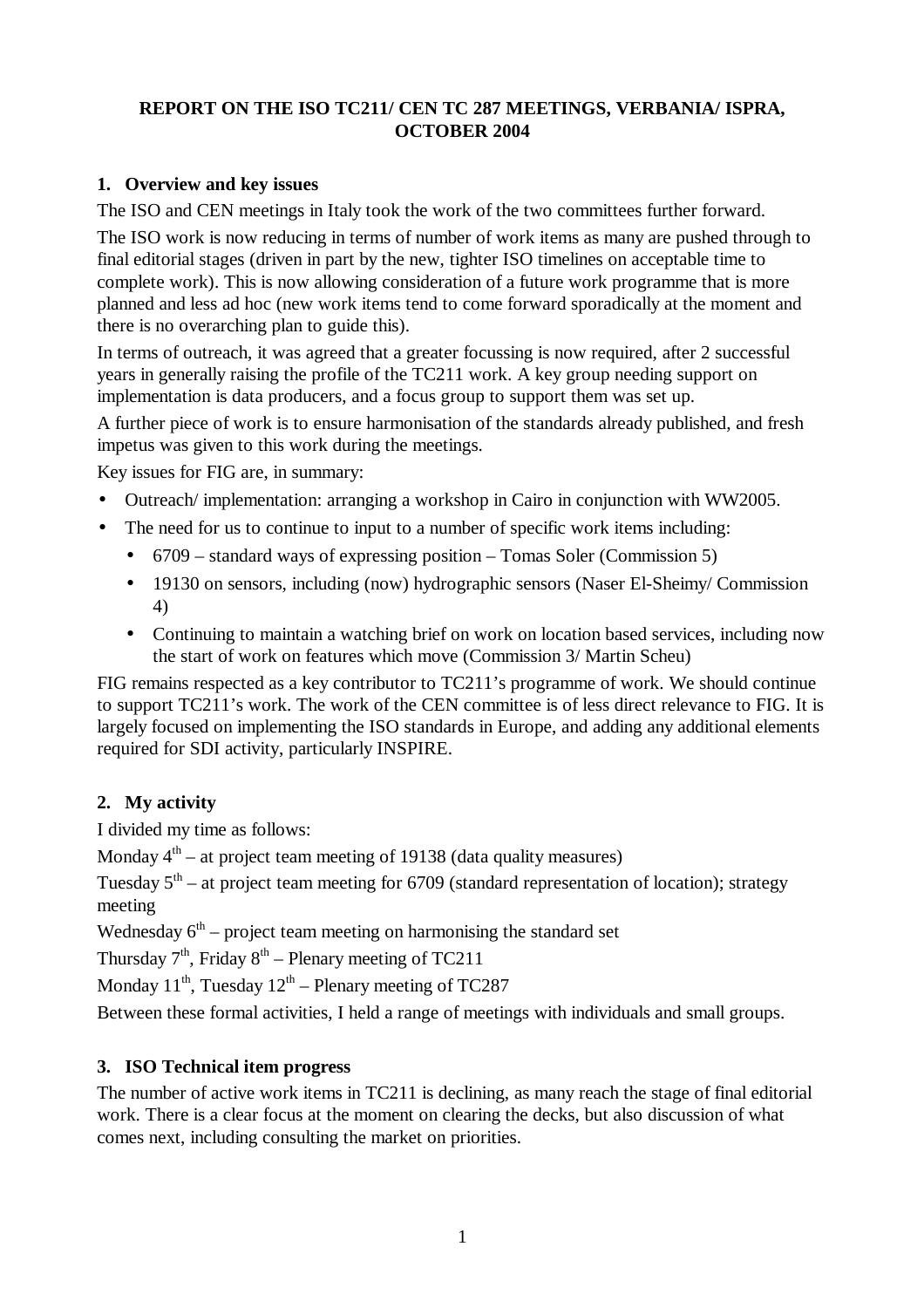Active work is as follows:

- The process for establishing registers of items of geographic information. The purpose of this work is to ensure that all registers contain information in a standard format and described in a consistent way, so that accessing that information provides unambiguous answers. Much of the central document – ISO 19135 – is procedural (roles and responsibilities for a register, for instance), with different types of registers then specified in particular standards. 19135 is now in final editorial stages. Related work includes:
	- 19126 data dictionary formats key for IHO, DGIWG etc but needn't concern us greatly
	- 19127 registers for geodetic codes and parameters. Of interest to C5, and possibly to the History PI (as they have a lot of records of historic coordinate reference systems). The document defines how a register of codes and parameters will be set up and maintained. It is moving into final publication stages now
	- 19131 data product specifications how to define such things in a consistent way. Now in final editorial stages.
	- 19137 generally used spatial schemas another document putting flesh on the conceptual schemas. Heading for publication
	- 19138 data quality measures this is attempting to define what measures should be used to define quality (eg. how do you measure completeness, positional accuracy etc). A draft that is sufficiently stable for vote will emerge in the next few weeks
- A review (19140) of what technical amendments are needed to bring harmony to all of the standards that were developed in parallel. This is vital if the standards are to be used, not least in the European context through the CEN standardisation efforts in this area. The focus at the meeting was to get necessary amendments in progress sooner rather than later, and then wind down the group (probably to be replaced by some form of harmonisation overseeing body). The team was also tasked with getting an open log of comments made, available on the TC211 website. Work due soon is:
	- A revised version of 19111 (positioning by coordinates) to deal with shortcomings in the original document. The draft has been provided by OGC and Roger Lott will be the project leader
	- Work to make the necessary amendments to the quality standards (19113 and 19114) that are inconsistent with other standards
	- Work to update 19118 (encoding) in light of the work on GML
	- Work to update 19119 (services) in light of experiences in using it
	- Possibly some corrigenda (to correct minor editorial errors)
- 19130 on sensors (photogrammetric, hydrographic etc). This will come out for further review and vote at the end of November. It now includes material on hydrographic sensors (provided by IHB), but leaves terrestrial scanners as being insufficiently developed for standardisation.
- Revision of ISO 6709 how to describe locations this 1983 standard needs updating for the digital age. Tomas Soler of USGS is the FIG expert and Larry Hothem is also involved. A draft for comment and vote is expected soon. The document interfaces the 'positioning' community with the user community, and there are therefore issues in terminology, what level of precision is needed, etc.
- Location Based Services. The original batch of documents (19132-134) are into editorial phases now. A new item (19141) on moving features (things like trains) has been started and is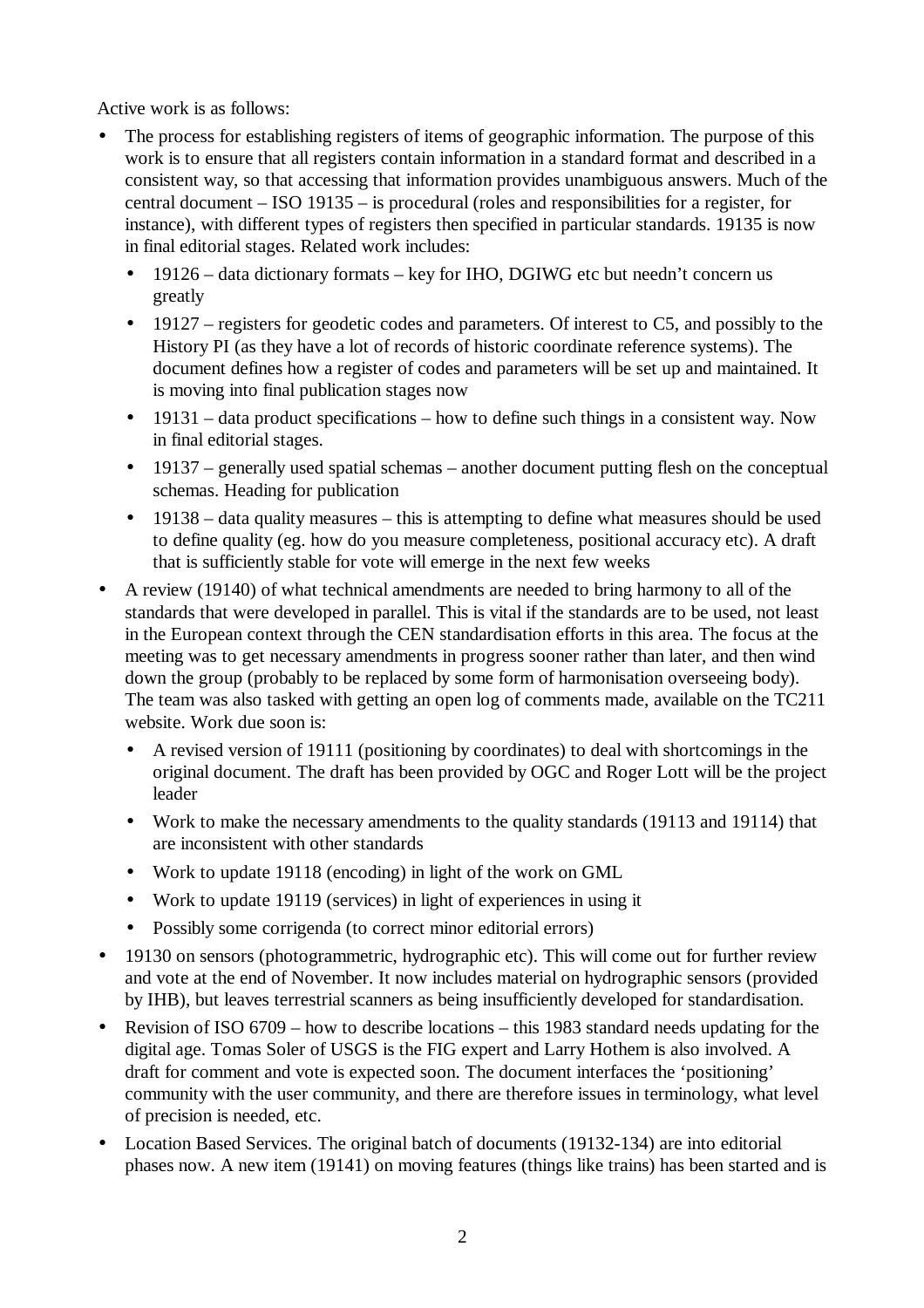likely to be the first of a number of items in this area of things whose position changes over time.

- 19136 GML a key document, and one which is a joint piece of work with OGC. Larry Hothem is the FIG expert. The editing committee took 720 man hours and is coming to the end of its work. A draft for final vote is expected by the end of the year
- the extension of 19115 (metadata) and 19101 (reference model) to cope with imagery and gridded data. The whole area of imagery and gridded data were not dealt with in the original work and needs including. Several other pieces of work are likely to be needed fully to include gridded data in the standards, including quality and portrayal.

The only new work items currently proposed are those to amend/ harmonise the existing standards set. Some proposals from OGC are expected shortly, covering web feature server and feature encoder. A proposal from FAO (UN) to create a standard covering their land cover classification scheme (LCCS) is expected soon. These potential items raise for debate how much TC211 should move into application areas, of which cadastre is raised as another example (and one of great interest to FIG, with the Commission 7 work to create a standard cadastral domain model). More than 75 possible service areas have, for instance, already been identified – should ISO create standards for all of them? If not, who will ensure sufficient standardisation to ensure interoperability?

Other issues:

• qualification and certification – publication of 19122 is expected any day now, bringing that chapter to a conclusion. There was no further discussion of the topic during the meetings.

I spoke briefly to the FIG Liaison report, highlighting the day workshop in Cairo, the work on a cadastral domain model, the need to deal with hydrographic sensors, and the work on GPS testing in ISO/TC172 SC6. I have also provided an updated list of FIG experts to the active work items, to the secretariat.

#### **4. ISO Outreach etc**

There was agreement during the week that the Outreach Group had made good progress is raising the general awareness of the TC211 work, but that some greater focus was now needed in the next phase, with a greater concentration on implementation. It was agreed to continue to work with OGC on educating GIS and application developers on the standards, and the day in Cairo will include some of this. An additional group on the implementation of the standards by data providers was set up, recognising that a range of implementation standards are now in place. I am chair of this group, and the membership is being agreed at present. It will work independently of the Outreach Group and is expected to have a life of 18 months.

Three seminars were run during the meeting on Outreach, which reflected the strong efforts of key people in this work. Some consolidation of material such as the fact sheets is planned for the coming months, within a generally more low-key phase.

# **5. Next ISO meetings and activity**

TC211 continues to gain momentum. With standards being published, and the renewed focus on implementation, there is much good that is happening, and that FIG can gain from being associated with.